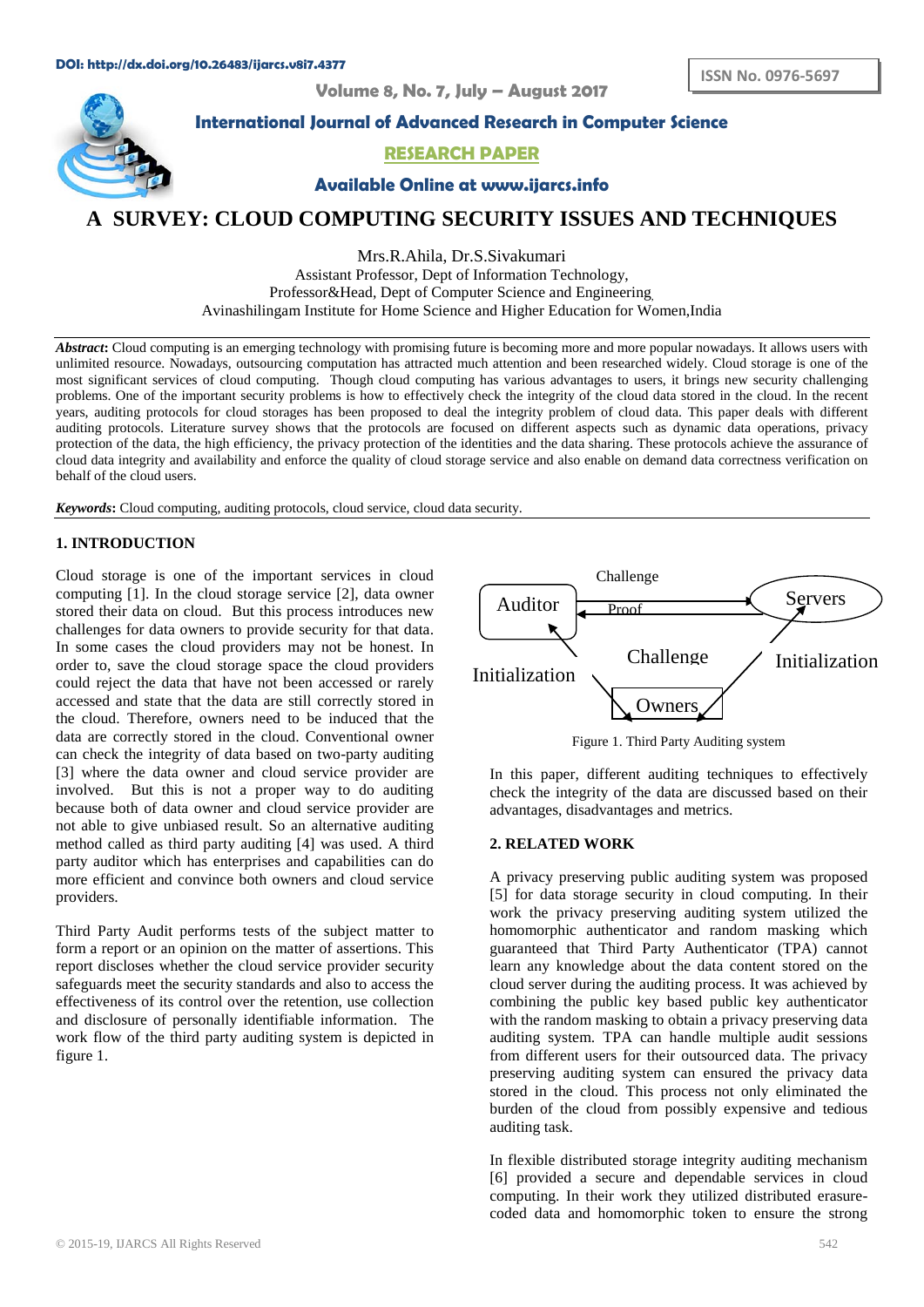cloud storage correctness guarantee. This mechanism was flexible distributed along with explicit dynamic data support including the block append, delete and update. The erasurecoded is fully relied on the file distribution preparation which guaranteed the data dependability and provided redundancy parity vectors. The integration of data error localization and storage correctness insurance was achieved by using the homomorphic token with distributed verification of erasure-coded data.

An auditing framework was designed called as privacy and integrity preserving dynamic auditing protocol [7] for cloud storage system and proposed a privacy preserving and dynamic auditing protocol. The privacy preserving and dynamic auditing protocol didn't using any mask technique and it didn't require any trusted organizer to support batch auditing for multiple clouds. It solved the data auditing problem by saving an encrypted data in cloud by using encryption techniques. Thereby using encryption techniques, the auditor cannot decrypt the data in the cloud storage and it can verify the correctness of the data. It prevented data privacy against the third party auditor through cryptographic techniques. TPA plays an important role in privacy preserving process this ensured that TPA maintained the correctness of the cloud data with a great demand that the user's data contents of the collected information during auditing process cannot be derived by TPA.

In efficient Remote Data Auditing techniques [5] they implemented an algebraic signature properties to secure big data storage in cloud computing. These techniques incurred minimum communication and computation costs. In addition to that, a new data structure called as Divide and Conquer Table (DCT) was presented to support effective operations are delete, modify, insert and append. This data structure can be applied for large scale data storage and it incurred minimum computational cost. It verified the integrity of the cloud data by employing algebraic properties of the outsourced data blocks. It remotely checked the integrity of the files and minimized the computational overhead on the server side and server side of the cloud. In DCT data structure, the data owners modify, append, insert or delete the files at the block level.

A cloud computing auditing scheme was implemented [9] for light weight and privacy preserving secure cloud computing process for group users. In this scheme, a Third Party Medium was introduced to perform time consuming operations on behalf of users. It was generated a number of authenticators for users along with that it verified data integrity on behalf of users. The data privacy against the TPM was protected by blinding the data through the simple operations in the phase of data auditing and data uploading. By using this scheme, the users does not need to time consuming decryption operation which can be handled by cloud computing auditing scheme while using cloud data.

An optimized public auditing and data dynamics [10] for data storage security in cloud computing. In their work, the data integrity verification problem by the third party auditor for the client's data residing on cloud storage was focused. The optimized method make the third party auditing resistant to replay, replace and forge attacks launched by malicious insiders at cloud storage server. Furthermore, a

protocol was suggested for efficient fine grained dynamic data and block level update operation on the cloud storage data utilizing a modified Chameleon Authentication Tree (mCAT) which perform hash computation during dynamic update data operations.

The public auditing system of data storage security in cloud computing they implemented an efficient construction for the seamless integration of public auditability and data dynamics protocol [11] that supported for fully dynamic data operations including support block insertion. This scheme was extended to support scalable and efficient public auditing in cloud computing and it achieved batch auditing where multiple delegated auditing tasks from different multiple users was performed consecutively by Third Party Auditor. The efficient data dynamics was achieved by improved the conventional proof of storage model by manipulating Merkle Hash Tree construction for block tag authentication and for efficient handling of multiple auditing tasks the technique of bilinear aggregate signature was explored to provide multi user setting where TPA performed multiple auditing tasks simultaneously.

In efficient and privacy preserving data auditing protocol they suggested [12] for data storage in cloud computing. The data auditing protocol was extended that support the data dynamic operations. It was efficient and provably secure in the random oracle model. The auditing protocol was further extended to support batch auditing for both multiple clouds and multiple users without using any trusted organizers. This protocol ensured the data privacy by using bilinear property of the bilinear pairing and cryptography method instead of using mask techniques. It reduced the computing loads of the auditor by moving it into the server. The multi cloud batch auditing system and multi owner batch auditing in privacy preserving data auditing protocol does not required additional trusted organizers and improved the auditing performance respectively.

An ID based auditing protocol was proposed [13] for outsourced data in the cloud. The ID based is a combination of ID based cryptography technique with homomorphic auditor technique, it is provably secure in the random oracle model and has high security reduction in the cloud computing. Initially based on homomorphic ID based signature process a ID based auditing protocol was designed of data integrity for cloud storage system. This protocol simplified the key management and alleviates the burden of the data users and auditors. The more important thing in this protocol was the computation cost of the auditor was independent of the number of the challenged data blocks. It needed a constant computation overhead for data integrity checking.

A dynamic outsourced data auditing scheme was suggested [14] to protect against dishonest entity and collision and to support verifiable dynamic updates to outsourced data. This scheme was based on batch leaves authenticated Merkle Hash Tree (BLA-MHT) for batch verify multiple leaf nodes and their own indexes all together that was more appropriate for the dynamic outsourced auditing system. Based on the proposed BLA-MHT and its algorithm, Dynamic Outsourced Auditing (DOA) was proposed that protected against any dishonest entity and collision. In addition to that,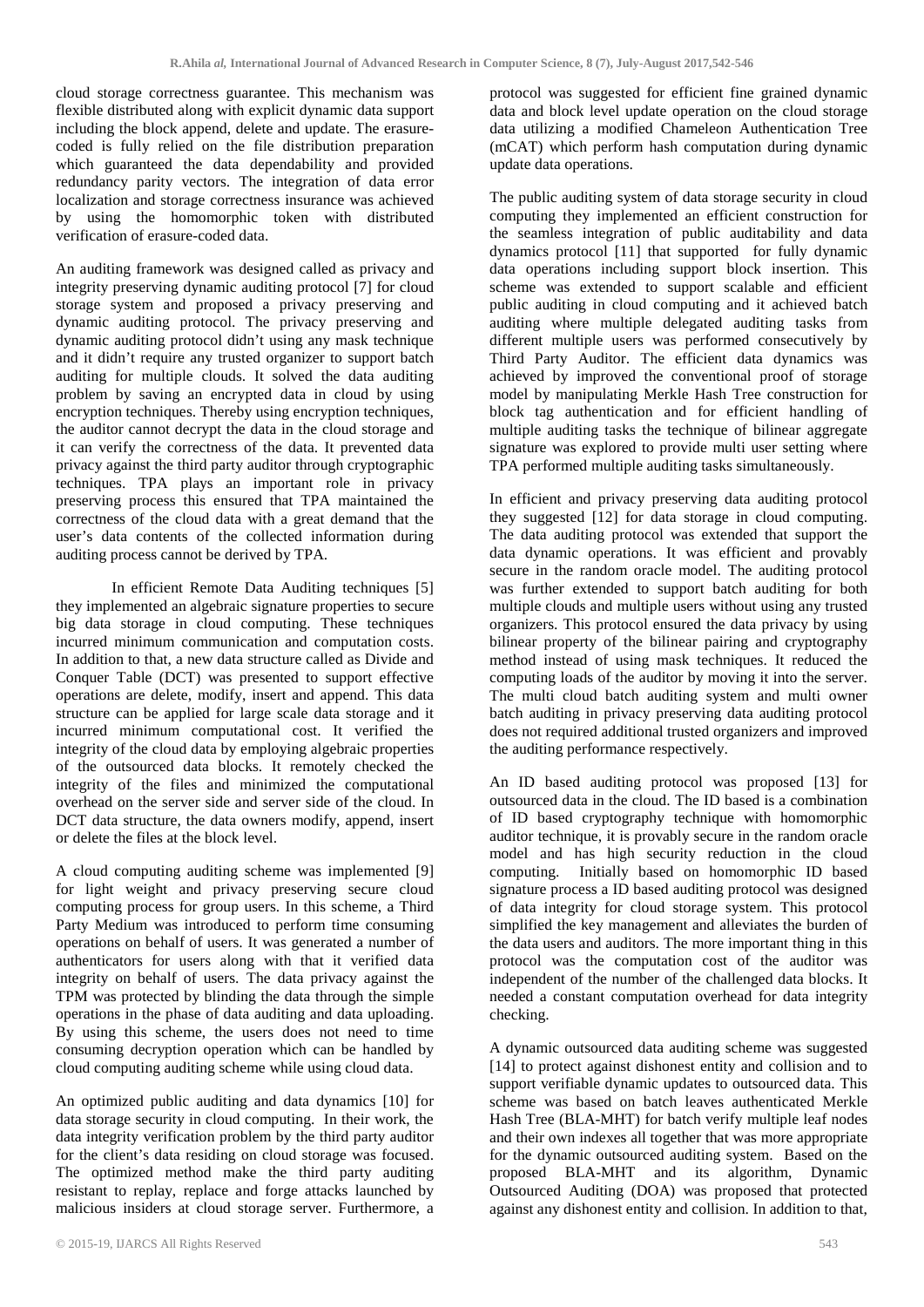it concurrently avoided the resource intensive design of downloading entire outsourced data from Cloud service Provider (CSP) to Third Party Auditor (TPA). Furthermore by means of above algorithm, the proposed scheme was extended to support dynamic data operations of block level under the outsourced auditing environment.

A better data integrity data verification approach [15] for cloud computing. This approach was used for multiple Third Party Auditors, Combinatorial Batch Codes (CBC), Paillier Homomorphic Cryptography (PHC) and homomorphic tags for data integrity verification. The building blocks of proposed technique were variants of the PHC system with homomorphic tags and CBC. The homomorphic encryption on the data blocks was obtained by using PHC system. Homomorphic tags with the Paillier Cryptography system assigned a special verifiable value to each data block that helped to unleash data operations on this block. The integral data was assigned and stored into different distributed cloud server by using CBC.

An efficient public audition solution was implemented [16] which can preserve the identity privacy and the identity traceability for group members simultaneously. A new framework was designed for data sharing in the cloud and formalized the description of the public auditing scheme for shared cloud data. It supported the privacy identity and traceability of the cloud data. Then a scheme was constructed where group members were introduced they help to generate group authenticators to protect identity privacy. There are two lists were employed to record the members perform the modification on each block to achieve the identity traceability. Through blind signature technique data privacy during authenticator generation was achieved.

A novel integrity auditing scheme [17] for cloud data sharing services. This can be characterized by multi user modification, efficient user revocation, communication and computational auditing and high rate detection probability performance. The novel integrity scheme can resist user impersonation attack, which was not focused in conventional techniques which support multi user modification. In addition to that batch auditing of multiple tasks was effectively supported in this scheme. This scheme was featured by salient properties of public integrity auditing and constant computational cost on the user side. It was achieved through an innovative design on polynomial based authentication tags that allowed aggregation of tags of different data blocks. In order to provide system scalability, the cloud was empowered with the ability to aggregate authentication tags from multiple writers into one which leads to constant size of integrity proof information. Moreover secure delegation of user revocation was allowed and aggregation of integrity auditing operations for multiple tasks (files) through batch integrity auditing technique with enhanced reliability.

An Identity based Cloud data integrity checking protocol [18] was suggested to eliminate the complex certificate management in traditional cloud data integrity checking protocols. The proposed protocol in this paper was concrete construction from RSA signature that support public auditing and variable sized file blocks. Moreover, a formal security model was proposed and proved that the security of this model under construction of RSA has highly secured model to protect the data in cloud environment.

A cloud storage auditing protocol was proposed [19] with verifiable outsourcing of cloud data storage. In this protocol, the key updates were safely outsourced to some authority party and it reduced burden on the client side of key update. In this proposed protocol, the Third Party Auditor (TPA) only needed to keep an encrypted version of the client's secret key during the burdensome operations on behalf of the client. When the client wants to upload a data in the cloud, they only need to download the encrypted version of the secret key from the TPA. This protocol also equipped the client with the capability to verify the validity of the encrypted secret key provided by TPA.

The secure delegation of auditing [20] in this paper it allows the data stored in the cloud environment to delegate the auditing task with potentially secure way by the un trusted third party verification. In this proposed technique the data owner verify the TPA performs the specified audit task and also verified the TPA perform audit task while right time by the owner of the data. The data is protected with confidentially besides TPA. Additionally the proposed method allows the TPA perform the re outsource the task of the auditing.

The H-one auditing mechanism [21] suggested for the information flow tracking techniques to implement complete and efficient privacy logs for the cloud environment. The proposed technique enables the auditing the cloud infrastructure and improving the customer trust in the services of the cloud and provides the secure auditing which is recorded by any unauthorized administrator privileges. Initially the audit log produced then the recordings of the audit should be efficient and finally the audit logs should be available.

The inter cloud audit schema [22] improve the request and response of the audit which is exchanged between the federated clouds. This technique used for cross cloud communication and improve the security awareness in the invocation chain and overcome the security issue. This technique implement in the nimbus cloud and by using the filtering techniques and composition techniques to find the security anomalies. The detection techniques used for the return audit assets and develop within the cloud.

The aggregatable signature based broadcast encryption scheme [23] suggested for improving the zero knowledge privacy preserving with efficient cloud auditing scheme. In this technique it remove the burden of the cloud user from the deadly and complicating task also eliminates the outsourced data leakage. The storage cost and the communication cost iteratively decreased. Additionally improve the privacy preserving in the cloud environment.

The security flows of the protocol [24] in their work it against the various attack by the malicious cloud server. The outsourced data can be modified by the malicious cloud server for the user purposes. Then the outside attacker also modify the data sometimes ask high cost for the cloud storage. This technique does not provide the secure data storage for the users.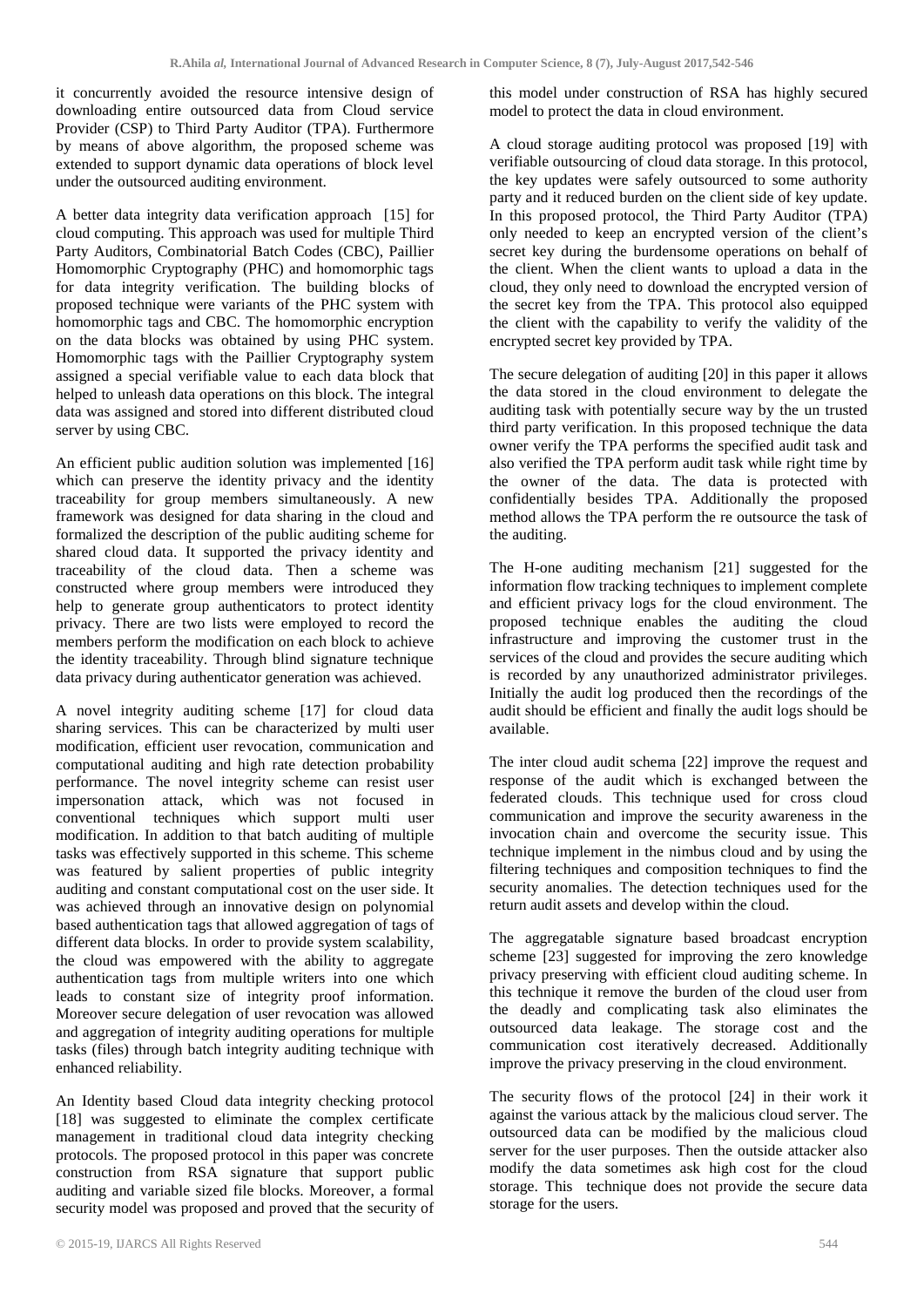The secure cloud storage system [25] they suggested for the privacy preserving public auditing. In this method it can extent the TPA to perform the audits for the multiple users simultaneously and efficiently. Initially the proposed scheme support to the scalable and efficient privacy preserving public storage auditing in the cloud environment which achieves the batch auditing and the multiple delegated auditing tasks from the various users this leads to the TPA with the privacy preserving manner. The secure cloud storage system improves the cloud security.

The efficient public integrity auditing scheme [26] is to overcome the problem of the constructing public integrity auditing for shared dynamic data with the revocation of the group user. The proposed technique initially perform the secure and efficient shared data integrate auditing for the multi user operation then the efficient data auditing scheme proposed with the new features like tractability and count ability. Finally in this schemes it provide the security and efficient analysis for the cloud environment.

The dynamic proof of the irretrievability scheme [27] suggested for the public auditability and the encoded the data by the dynamic operations. The networking coding and the removal code are adopted for improving the data availability and the communication efficiency by the data recovery process. In their work they utilized to generate the meta tags of the encoded blocks to support the public auditability and support random sampling which is improve the security and the performances of the proposed technique.

The SecCloud and SecCloud<sup>+</sup> [28] suggested to handle the problem of the data integrity and deduplication in cloud. The SecCloud used for the auditing entity with maintenance of the MapReduce cloud which generates the data tags before the uploading as well as the integrity of the auditing data stored in the cloud. The  $SecCloud<sup>+</sup>$  used for encrypts the data before the uploading and also improves the integrity auditing and secure deduplication on the encrypted data.

The highly efficient data integrity auditing scheme [29] They suggested for the storage of the cloud in the mobile health applications. The proposed technique used in the tag generation in each block with minimal because of the hash function. Then cloud server receives and store the data blocks without tag in the data owner and the efficient authentication occur. Additionally the message locked encryption scheme used for encrypts and the auditing information are checked in the data blocks which provides the efficient verification. The proposed scheme detects the data blocks with errors and checked and ensures to utilized and recover the fault data.

Cloud Auditing in the Identity based data outsourcing [30] in their work they for the secure IBDO techniques. This allows the file owner to delegate the outsourcing capabilities to the outsourcing. The authorized proxy only allows the next process and outsources the file behalf of the file owner. The both file origin and the file integrity verified by the public auditor.

## **4. CONCLUSION &FUTURE SCOPE**

In this paper, a detailed survey and further analysis on auditing methods for efficient cloud storage service were encountered. It is obvious that all the authors have developed different approached to obtain better results than the previous methods with suitable modifications. Even then, further improvement on auditing methods is required to secure the cloud storage data.

The further research focus will be based on developing a more efficient auditing protocol to reduce the communication cost, reduce the auditing time, to support for multi user setting and to provide multi auditing tasks.

## **5. REFERENCES**

- [1]. Faheem Zafar, Abid Khan, Saif Ur Rehman Malik, Mansoor Ahmed, Adeel Anjum, Majid Iqbal Khan, Nadeem Javed, Masoom Alam, and Fuzel Jamil. "A survey of cloud computing data integrity schemes: Design challenges, taxonomy and future trends", Computers & Security 65 (2017), 29-49.
- [2]. Glauber D. Gonçalves, Idilio Drago, Alex B. Vieira, Ana Paula Couto da Silva, Jussara M. Almeida, and Marco Mellia. "Workload models and performance evaluation of cloud storage services", Computer Networks 109 (2016): 183-199.
- [3]. Md. Tajuddin and K. China Busi. "An enhanced dynamic auditing protocol in cloud computing." International Journal of Engineering Trends and Technology 4, no. 7 (2013): 3173.
- [4]. Swapnali More and Sangita Chaudhari. "Third Party Public Auditing Scheme for Cloud Storage." Procedia Computer Science 79 (2016): 69-76.
- [5]. Cong Wang, Qian Wang, Kui Ren and Wenjing Lou, 2010. "Privacy-Preserving Public Auditing for Data Storage Security in Cloud Computing", Infocom, 2010 proceedings ieee, pp. 1-9.
- [6]. Cong Wang, Qian Wang, Kui Ren, Ning Cao and Wenjing Lou, 2012. "Toward secure and dependable storage services in cloud computing", IEEE transactions on Services Computing, Vol. 5, No. 2, pp. 220-232.
- [7]. Anuradha Appasaheb Jagadale, and Shilpa Gite**,** 2014. "Privacy Preserving Auditing Protocol Using Cryptography for Cloud Storage Systems", IJSR, Vol. 3, No.12, pp. 144- 148.
- [8]. Mehdi Sookhak, Abdullah Gani, Muhammad Khurram Khan, and Rajkumar Buyya. "Dynamic remote data auditing for securing big data storage in cloud computing." Information Sciences 380 (2017): 101-116.
- [9]. Wenting Shen, Jia Yu, Hui Xia, Hanlin Zhang, Xiuqing Lu and Rong Hao, 2017. "Light-weight and privacy-preserving secure cloud auditing scheme for group users via the third party medium", Journal of Network and Computer Applications, Vol. 82, pp. 56-64.
- [10]. Anirudha Pratap Singh and Syam Kumar Pasupuleti, 2016. "Optimized Public Auditing and Data Dynamics for Data Storage Security in Cloud Computing", Procedia Computer Science, Vol. 93, pp.751-759.
- [11]. Qian Wang, Cong Wang, Kui Ren, Wenjing Lou and Jin Li, 2011. "Enabling public auditability and data dynamics for storage security in cloud computing", IEEE transactions on parallel and distributed systems, Vol. 22, No. 5, pp. 847-859.
- [12]. Kan Yang, and Xiaohua Jia, 2013. "An efficient and secure dynamic auditing protocol for data storage in cloud computing", IEEE transactions on parallel and distributed systems, Vol. 24, No. 9, pp. 1717-1726.
- [13]. Jianhong Zhang, Qiaocui Dong, 2016. "Efficient ID-based public auditing for the outsourced data in cloud storage", Information Sciences, Vol. 343, pp. 1-14.